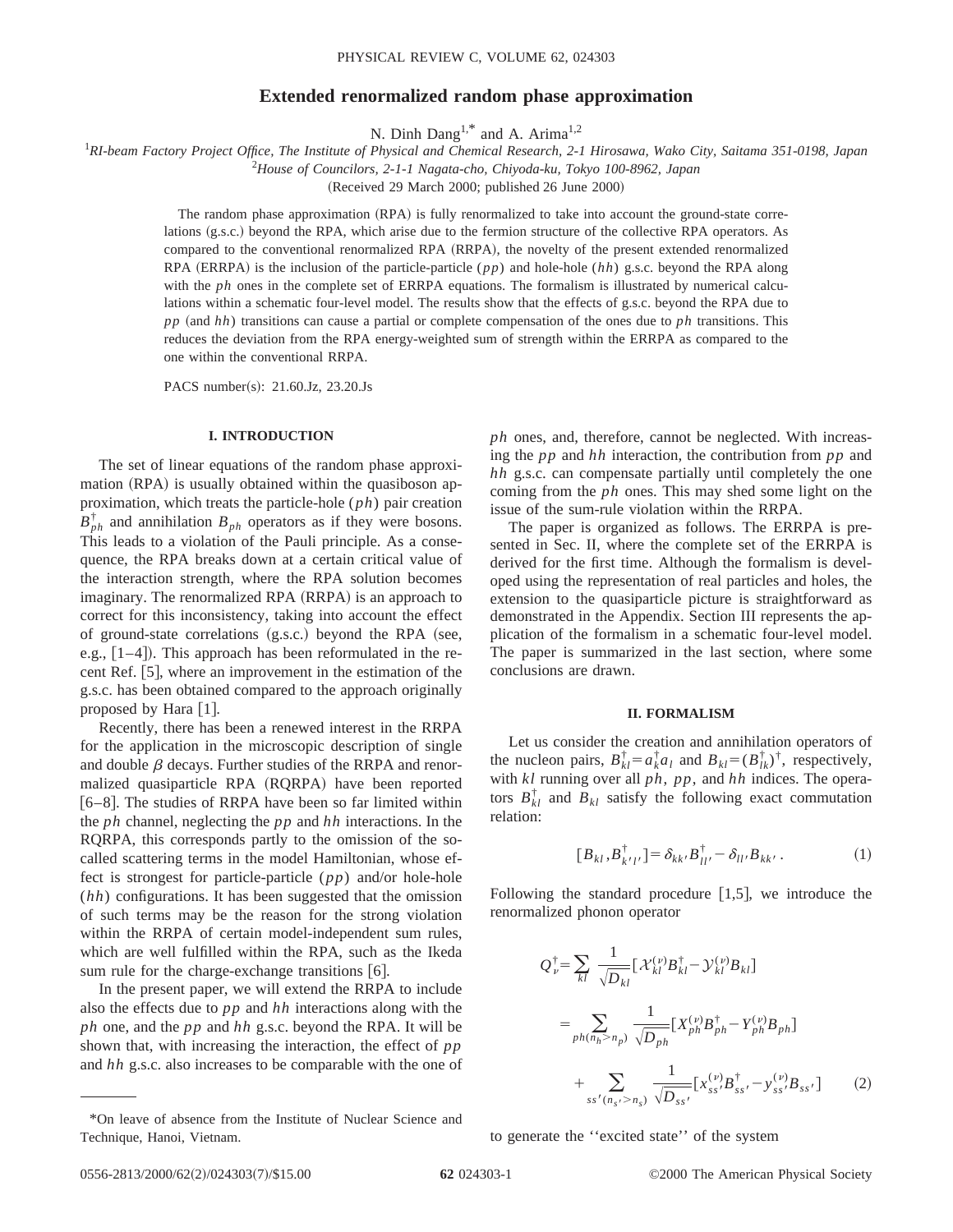$$
|\nu\rangle = Q^{\dagger}_{\nu}|0\rangle,\tag{3}
$$

where  $|0\rangle$  is the (correlated) ground-state (phonon vacuum)

$$
Q_{\nu}|0\rangle = 0.\tag{4}
$$

The phonon operator  $(2)$  is different from the conventional RRPA one by the presence of the *pp* and *hh* configurations  $(s s' = pp'$  or  $hh'$ ) in the second sum beside the *ph* ones  $(kl = ph)$  in the first sum at the right-hand side (rhs) of Eq.  $(2)$ . Hereafter, we use the indices *ph* to denote the *ph* configurations with the amplitudes  $\mathcal{X}_{ph}^{(\nu)} = X_{ph}^{(\nu)}$  and  $\mathcal{Y}_{ph}^{\nu} = Y_{ph}^{\nu}$ , while  $ss'$  denote the  $pp$  and  $hh$  configurations with the amplitudes  $\mathcal{X}_{ss'}^{(\nu)} = x_{ss'}^{\nu}$ , and  $\mathcal{Y}_{ss'}^{(\nu)} = y_{ss'}^{\nu}$ .

The procedure of incorporating the g.s.c. beyond RPA suggests replacing the exact commutator  $(1)$  by its expectation value (in the diagonal approximation) in the correlated ground state  $|0\rangle$  to obtain

$$
[B_{kl}, B_{k'l'}^{\dagger}] \simeq \delta_{kk'} \delta_{ll'} D_{kl} = \delta_{kk'} \delta_{ll'} (n_l - n_k), \tag{5}
$$

with  $n_j = \langle 0 | a_j^\dagger a_j | 0 \rangle$  being the particle  $(j=p)$  or hole (*j*  $= h$ ) occupation number. Within the RPA, the ground state  $|0\rangle$  is replaced by the Hartree-Fock (HF) ground state  $|HF\rangle$ , for which  $n_h=1$  and  $n_p=0$  so that  $D_{ph}=1$  and  $D_{ss}=0$  $(s<sup>s</sup> = pp'$  or *hh'*). In this case Eq. (1) becomes a boson commutation relation. This approximation is called the quasiboson approximation (QBA). The fact that  $D_{kl}$  are not 1 or 0 means that there are correlations in the ground state  $|0\rangle$ beyond the QBA. The RRPA partly takes these g.s.c. into account, considering  $D_{ph} \neq 1$ . This part belongs to the *ph* g.s.c. beyond the RPA. In fact,  $D_{ph}$  is defined within the RRPA by solving a set of nonlinear self-consistent RPA-like equations for the amplitudes  $X_{ph}^{(\nu)}$  and  $Y_{ph}^{(\nu)}$ , the phonon energy  $\omega_{\nu}$  and the factor  $D_{ph}$  [5]. These RRPA equations were obtained using the equation-of-motion method with replacing the exact commutator (1) for  $kl = ph$  with the groundstate expectation value (5). The RRPA, however, neglects the factor

$$
D_{ss'}=n_{s'}-n_s \quad (ss'=pp' \text{ or } hh'), \tag{6}
$$

which arises due to the *pp* and *hh* g.s.c. beyond the RPA, even though the latter may be comparable with  $D_{ph}$ .

In the present section we will derive a self-consistent set of the extended RRPA (ERRPA) equations, where the contributions from all *ph* as well as *pp* and *hh* g.s.c. are taken into account. For this purpose we consider the following general model Hamiltonian with separable residual interactions:

$$
H = \sum_{s} \epsilon_{s} B_{ss}^{\dagger} - \frac{1}{4} kF^{2}, \quad F = \sum_{kl} f_{kl} (B_{kl}^{\dagger} + B_{kl}). \tag{7}
$$

The first term at the rhs of the definition of  $H$  in Eq.  $(7)$ describes the motion of independent nucleons with singleparticle energies  $\epsilon_s \equiv E_s - E_F$  ( $E_F$  is the Fermi energy) within the mean field. A level with  $\epsilon_s > 0$  corresponds to a particle (p) energy, while  $\epsilon_s$  < 0 is a hole (h) energy. The second term of Eq.  $(7)$  includes the interactions in both *ph*  $(kl \text{ and } k'l' = ph)$  and  $pp \text{ (or } hh)$   $(kl \text{ and } k'l' = pp \text{ or } hh)$ channels as well as the interference terms between them. Within the RPA or the RRPA, the factor  $D_{ss}$  [Eq.  $(6)$ ] is neglected, so the terms corresponding to *pp* and *hh* interactions in the Hamiltonian  $(7)$  do not contribute. It is also worth noticing that, so long as the g.s.c. beyond the RPA is taken into account  $(n_h \neq 1$  and  $n_p \neq 0)$ ,  $D_{ss'}$  ( $s \neq s'$ ) in Eq.  $(6)$  is not zero even when the *pp* and *hh* interactions in the Hamiltonian  $(7)$  are neglected. However, as we will see later,  $D_{ss}$  will not contribute to the ERRPA equations when the *pp* and *hh* interactions are zero, or omitted. As a matter of fact, both  $D_{ss}$  and the *pp* or/and *hh* interactions have been omitted in a number of papers, where the RRPA was studied. The ERRPA does not neglect any term in Eq.  $(7)$ . The introduction of the separable interaction  $F$  in Eq.  $(7)$  allows us to derive the set of ERRPA equations in analytic form. The generality of the conclusions is, however, not affected by this choice. For simplicity, we do not distinguish proton and neutron systems, as well as the isoscalar and isovector parts of the interaction parameter  $k$  either. The extension to such details is, however, straightforward.

Following the same procedure as in Ref.  $[5]$  and making use of Eq.  $(5)$ , we come to the following approximated commutation relations:

$$
[H, B_{ph}] = (\epsilon_h - \epsilon_p)B_{ph} + kf_{ph}D_{ph}\hat{M},
$$
\n(8)

$$
[H, B_{ss'}] = (\epsilon_{s'} - \epsilon_s) B_{ss'} + k f_{ss'} D_{ss'} \hat{M}, \qquad (9)
$$

where

$$
\hat{M} = \sum_{ph} f_{ph} (B_{ph}^{\dagger} + B_{ph}) + \sum_{ss'} f_{ss'} (B_{ss'}^{\dagger} + B_{ss'}).
$$
 (10)

Applying Eqs.  $(8)$ – $(10)$  in the equation-of-motion method [2], we find that the amplitudes  $X$ ,  $Y$ ,  $x$ , and  $y$  satisfy the following ERRPA equations:

$$
[(\epsilon_h - \epsilon_p) + \omega_\nu]X_{ph}^{(\nu)} + kf_{ph}\sqrt{D_{ph}}M_\nu = 0, \tag{11}
$$

$$
[(\epsilon_h - \epsilon_p) - \omega_\nu] Y_{ph}^{(\nu)} + k f_{ph} \sqrt{D_{ph}} M_\nu = 0, \qquad (12)
$$

$$
\left[ (\epsilon_{s'} - \epsilon_s) + \omega_{\nu} \right] x_{ss'}^{(\nu)} + k f_{ss'} \sqrt{D_{ss'}} M_{\nu} = 0, \qquad (13)
$$

$$
\left[ \left( \epsilon_{s'} - \epsilon_s \right) - \omega_{\nu} \right] y_{ss'}^{(\nu)} + k f_{ss'} \sqrt{D_{ss'}} M_{\nu} = 0, \tag{14}
$$

where

$$
M_{\nu} = \sum_{ph} f_{ph} \sqrt{D_{ph}} (X_{ph}^{(\nu)} + Y_{ph}^{(\nu)}) + \sum_{ss'} f_{ss'} \sqrt{D_{ss'}} (x_{ss'}^{(\nu)} + y_{ss'}^{(\nu)}).
$$
\n(15)

Using Eqs.  $(2)$  and  $(5)$ , we also find that the ERRPA phonon operators  $Q_{\nu}$  and  $Q_{\nu}^{\dagger}$  satisfy the boson commutation relation

$$
[Q_{\nu}, Q_{\nu'}^{\dagger}] = \delta_{\nu\nu'}, \qquad (16)
$$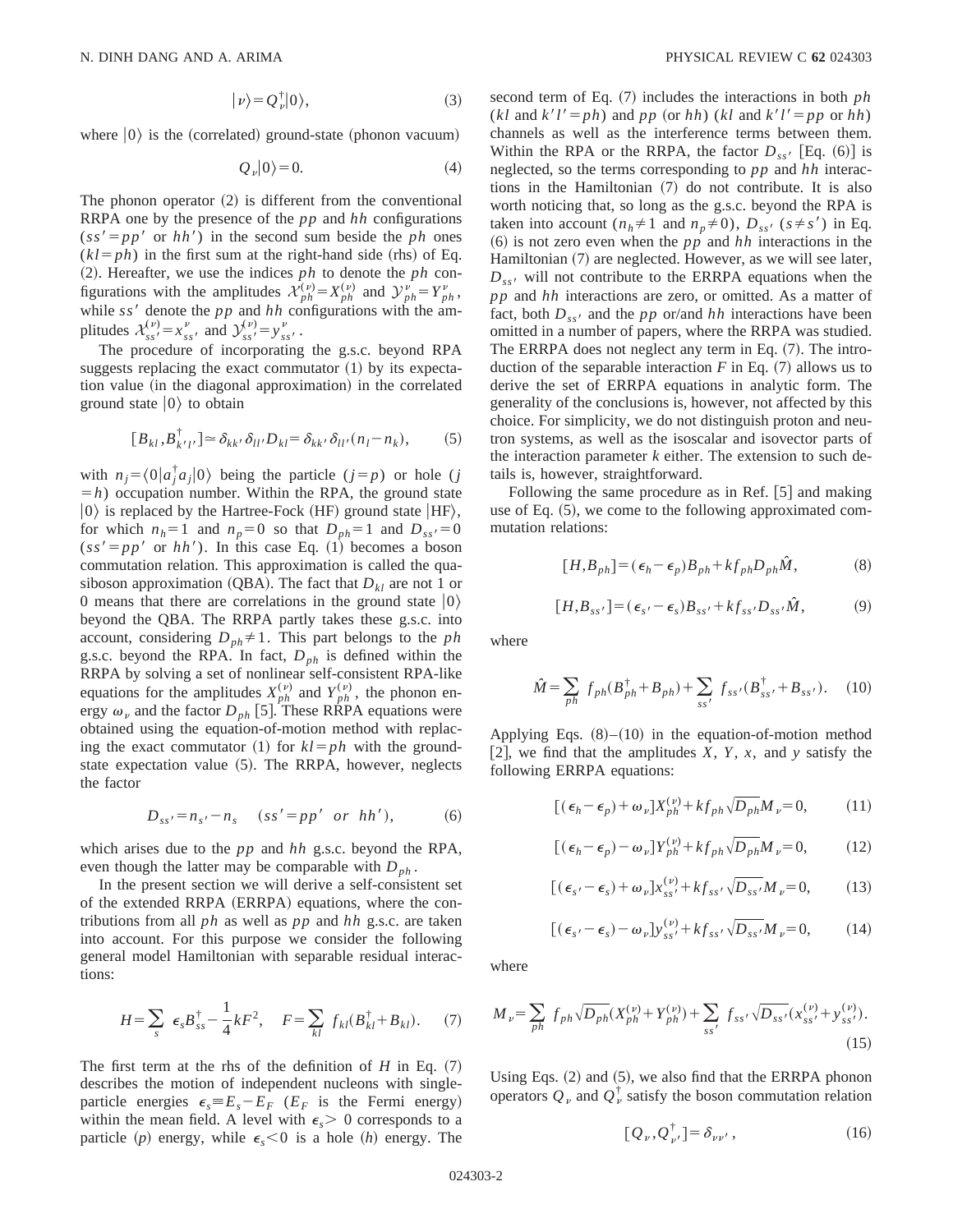if the amplitudes *X*, *Y*, *x*, and *y* fulfill the orthonormalization condition

$$
\sum_{kl} (\mathcal{X}_{kl}^{(\nu)} \mathcal{X}_{kl}^{(\nu')} - \mathcal{Y}_{kl}^{(\nu)} \mathcal{Y}_{kl}^{(\nu')})
$$
\n
$$
= \sum_{ph} (\mathcal{X}_{ph}^{(\nu)} \mathcal{X}_{ph}^{(\nu')} - \mathcal{Y}_{ph}^{(\nu)} \mathcal{Y}_{ph}^{(\nu')}) + \sum_{ss'} (\mathcal{X}_{ss'}^{(\nu)} \mathcal{X}_{ss'}^{(\nu')} - \mathcal{Y}_{ss'}^{(\nu)} \mathcal{Y}_{ss'}^{(\nu')})
$$
\n
$$
= \delta_{\nu\nu'}.
$$
\n(17)

From Eqs.  $(11)–(14)$  we obtain the explicit form of the phonon amplitudes as

$$
X_{ph}^{(\nu)} = \frac{k f_{ph} \sqrt{D_{ph}}}{\epsilon_p - \epsilon_h - \omega_{\nu}} M_{\nu}, \quad Y_{ph}^{(\nu)} = \frac{k f_{ph} \sqrt{D_{ph}}}{\epsilon_p - \epsilon_h + \omega_{\nu}} M_{\nu}, \quad (18)
$$

$$
x_{ss'}^{(\nu)} = \frac{k f_{ss'} \sqrt{D_{ss'}}}{\epsilon_s - \epsilon_{s'} - \omega_{\nu}} M_{\nu}, \quad y_{ss'}^{(\nu)} = \frac{k f_{ss'} \sqrt{D_{ss'}}}{\epsilon_s - \epsilon_{s'} + \omega_{\nu}} M_{\nu}. \tag{19}
$$

Replacing *X*, *Y*, *x*, and *y* at the lhs of Eq.  $(17)$  with their expressions from Eqs.  $(18)$  and  $(19)$ , we derive the expression for  $M_{\nu}$  as

$$
M_{\nu} = \frac{1}{k} \left\{ \sum_{ph} f_{ph}^2 D_{ph} \left[ \frac{1}{(\epsilon_p - \epsilon_h - \omega_{\nu})^2} - \frac{1}{(\epsilon_p - \epsilon_h + \omega_{\nu})^2} \right] + \sum_{ss'} f_{ss'}^2 D_{ss'} \left[ \frac{1}{(\epsilon_s - \epsilon_{s'} - \omega_{\nu})^2} - \frac{1}{(\epsilon_s - \epsilon_{s'} + \omega_{\nu})^2} \right] \right\}^{-1/2}.
$$
\n(20)

Doing the same for the rhs of Eq.  $(15)$  and eliminating  $M_{\nu}$ from both sides, we obtain the following secular equation for the phonon energy  $\omega_{\nu}$ :

$$
1 + 2k \left[ \sum_{ph} \frac{f_{ph}^2 D_{ph}(\epsilon_h - \epsilon_p)}{(\epsilon_h - \epsilon_p)^2 - \omega_{\nu}^2} + \sum_{ss'} \frac{f_{ss'}^2 D_{ss'}(\epsilon_{s'} - \epsilon_s)}{(\epsilon_{s'} - \epsilon_s)^2 - \omega_{\nu}^2} \right] = 0.
$$
\n(21)

The ERRPA equations  $(11)–(14)$  and the secular equation  $(21)$  must be solved self-consistently with the equations for the factors  $D_{ph}$  and  $D_{ss'}$ . The latter are derived as follows.

Using the inverse transformation of Eq.  $(2)$ 

$$
B_{kl}^{\dagger} = \sqrt{D_{kl}} \sum_{\nu} (\mathcal{X}_{kl}^{(\nu)} \mathcal{Q}_{\nu}^{\dagger} + \mathcal{Y}_{kl}^{(\nu)} \mathcal{Q}_{\nu}), \tag{22}
$$

we can express  $B_{ph}^{\dagger}$  ( $kl = ph$ ) in terms of phonon operators as  $Q_{\nu}^{\dagger}$  and  $Q_{\nu}$ :

$$
B_{ph}^{\dagger} = \sqrt{D_{ph}} \sum_{\nu} \left( X_{ph}^{(\nu)} Q_{\nu}^{\dagger} + Y_{ph}^{(\nu)} Q_{\nu} \right). \tag{23}
$$

In order to compare the effects of g.s.c. within the ERRPA with the ones within the RRPA we need to evaluate all the factors  $D_{ph}$ ,  $D_{pp'}$ , and  $D_{hh'}$  in terms of the backward-

going *ph* amplitude  $Y_{ph}^{(v)}$ . For this purpose we apply Eq. (23) and the mappings used in Ref.  $[5]$ 

$$
B_{pp'}^{\dagger} \rightarrow \sum_{h} B_{ph}^{\dagger} B_{p'h}, \quad B_{hh'}^{\dagger} \rightarrow \delta_{hh'} - \sum_{p} B_{ph}^{\dagger}, B_{ph} \tag{24}
$$

to calculate  $D_{ph} \equiv \langle 0 | B_{hh}^{\dagger} | 0 \rangle - \langle 0 | B_{pp}^{\dagger} | 0 \rangle$  and  $D_{ss}$  $\equiv \langle 0|B_{s}^{\dagger}{}_{s}$ ,  $|0\rangle - \langle 0|B_{ss}^{\dagger} |0\rangle$ . As a result, we obtain

$$
D_{ph} = 1 - \sum_{\nu} \left\{ \sum_{p'} D_{p'h} [Y_{p'h}^{(\nu)}]^2 + \sum_{h'} D_{ph'} [Y_{ph'}^{(\nu)}]^2 \right\},\tag{25}
$$

$$
D_{pp'} = \sum_{\nu} \sum_{h} \left\{ D_{p'h} \sum_{\nu} [Y_{p'h}^{(\nu)}]^2 - D_{ph} [Y_{ph}^{(\nu)}]^2 \right\}, (26)
$$

$$
D_{hh'} = \sum_{\nu} \sum_{p} \left\{ D_{ph'} \sum_{\nu} [Y_{ph'}^{(\nu)}]^2 - D_{ph} [Y_{ph}^{(\nu)}]^2 \right\}.
$$
 (27)

Expression  $(25)$  for  $D_{ph}$  is the same as has been derived in Ref. [5]. The set of Eqs.  $(11)–(14)$  and Eqs.  $(25)–(27)$  is the complete set of self-consistent and nonlinear ERRPA equations. If the *pp* and *hh* g.s.c. or/and the *pp* and *hh* interactions are neglected, Eqs.  $(13)$ ,  $(14)$ ,  $(19)$ ,  $(26)$ , and  $(27)$  vanish. In this case, one recovers the set of the conventional RRPA equations (cf.  $[5]$ ). The secular equation  $(21)$  is reduced accordingly to the one for the RRPA phonon energy, in which the last sum at the lhs of Eq.  $(21)$  is absent.

With the solution of the ERRPA equations  $(11)–(14)$  and  $(25)–(27)$ , we can calculate the matrix element of any onebody operator that generates an electromagnetic transition from the ground state  $|0\rangle$  to the one-phonon state  $|\nu\rangle$ , and, consequently all the moments of the transition. Let us consider the same one-body operator *F*, which forms the separable interaction in Hamiltonian  $(7)$ . Using the inverse transformation  $(22)$  and the definition  $(4)$  of the ground state, we obtain easily the matrix element  $\langle \nu|F|0 \rangle$  in the form

$$
\langle \nu | F | 0 \rangle = \sum_{ph} f_{ph} \sqrt{D_{ph}} [X_{ph}^{(\nu)} + Y_{ph}^{(\nu)}] + \sum_{pp'} f_{pp'} \sqrt{D_{pp'} [x_{pp'}^{(\nu)} + y_{pp'}^{(\nu)}] + \sum_{hh'} f_{hh'} \sqrt{D_{hh'}} [x_{hh'}^{(\nu)} + y_{hh'}^{(\nu)}].
$$
 (28)

The *k* moment of the electromagnetic transition is then proportional to

$$
m_k = \sum_{\nu} |\langle \nu | F | 0 \rangle|^2 \omega_{\nu}^k. \tag{29}
$$

For the dipole transitions, the energy-weighted sum (EWS)  $m_1$  is proportional to the model-independent Thomas-Reich-Kuhn (TRK) sum rule if the phonon energy  $\omega_{\nu}$ , the amplitudes  $X_{ph}^{(\nu)}$  and  $Y_{ph}^{(\nu)}$  are calculated within the RPA, where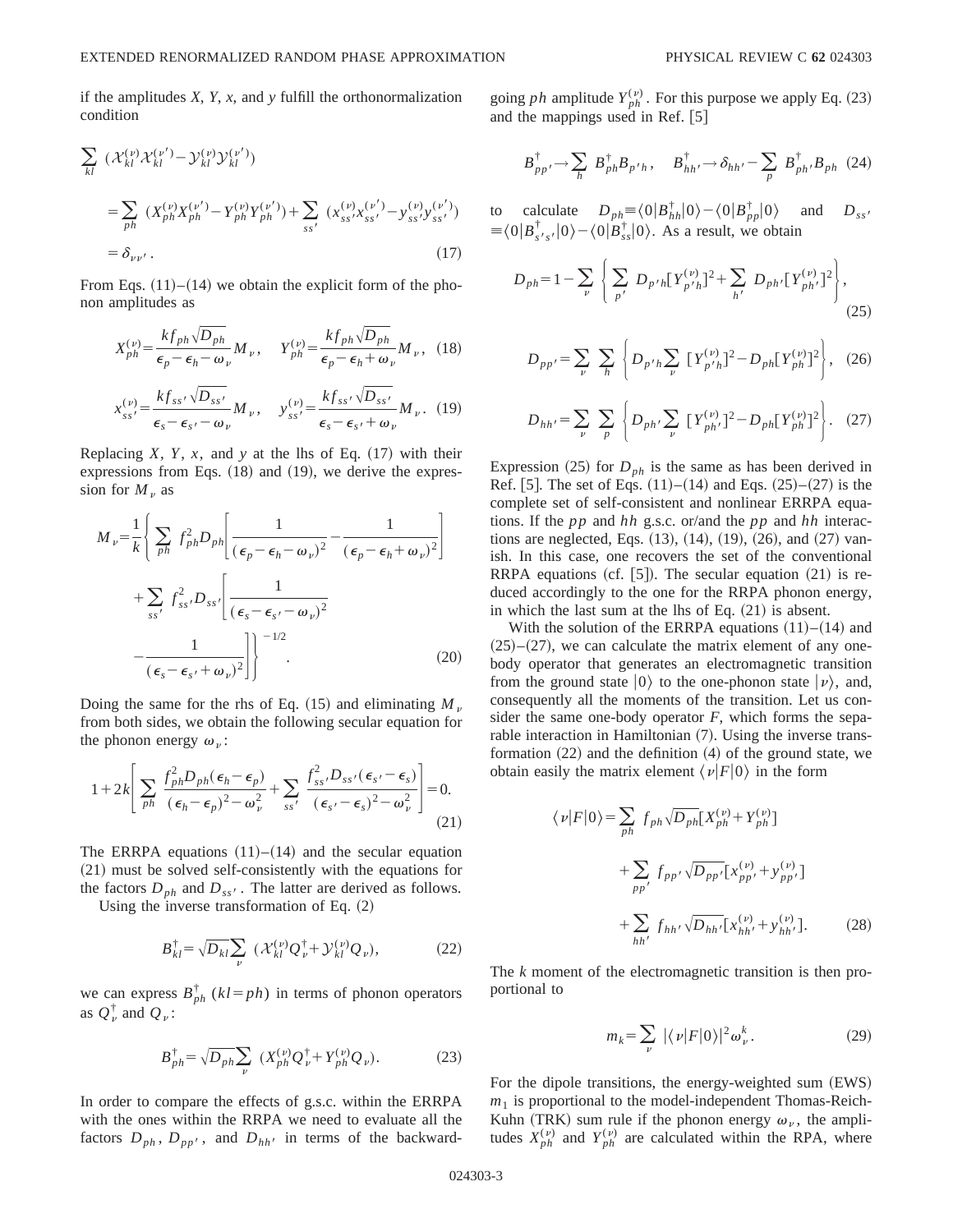

FIG. 1. The schematic model used in the present numerical calculations.

 $D_{ph}$ =1 and  $D_{ss}$ <sup>1</sup> = 0. The zero moment is proportional to the non-energy-weighted sum (NEWS)  $m_0$ .

Finally, in view of a renewed interest in the RQRPA using the *ph* interactions  $[6-8]$ , we derive the set of ERQPA equations in the Appendix.

## **III. NUMERICAL ILLUSTRATION WITHIN A SCHEMATIC MODEL**

In this section we test the ERRPA within a schematic model and compare the results with the ones of the RPA and the RRPA. The simplest model for this purpose is a fourlevel model, in which the ERRPA equations can be solved analytically.

The model consists of four equidistant levels, which are symmetrically situated from both sides of the Fermi level, as shown in Fig. 1. The distance between the levels is equal to  $\epsilon$ . Therefore, the energies of levels 1 and 3, which are above the Fermi level, are  $\epsilon/2$  and  $3\epsilon/2$ , respectively. The levels 2 and 4 below the Fermi level have the energies equal to  $-\epsilon/2$  and  $-3\epsilon/2$ , respectively. We assume, furthermore, that only neighbor levels interact with each other via the following matrix elements  $f_{kl}$  in Eq. (7):  $f_{21} = f_1$ ,  $f_{13} = f_{42}$  $=f_2$ . Hence,  $f_1$  is the *ph* matrix element, and  $f_2$  is the *pp*  $(or hh)$  matrix element.

The g.s.c. factors  $D_{ph}$  from Eq. (25) and  $D_{ss}$  from Eqs.  $(26)$  and  $(27)$  have the simple form

$$
D_{21} = \frac{1}{1 + 2Y_{21}^2}, \quad D_{42} = D_{13} = D_{21}Y_{21}^2. \tag{30}
$$

In Eq.  $(30)$  the factor  $D_{21}$  has the same form as has been derived within the Lipkin model in  $[5]$ . Using Eq.  $(30)$ , we obtain the analytic solution of the secular equation  $(21)$  as

$$
\omega = \epsilon \sqrt{1 - 2k \frac{f_1^2}{\epsilon} \frac{\left[1 + 2\left(\frac{f_2}{f_1}\right)^2 Y_{21}^2\right]}{1 + 2Y_{21}^2}}.
$$
 (31)

The amplitudes *X*, *Y*, *x*, and *y* are found as



FIG. 2. Energy  $\omega$  of the excited state  $|\nu\rangle$  in the schematic model of Fig. 1 as a function of the strength  $\chi$ . The ERRPA solution obtained with  $f_2 = f_1$  is plotted as a dotted line, which coincides with the RPA solution. The ERRPA solution obtained with  $f_2=0$ (the conventional RRPA one) is plotted with a solid line, while the ERRPA solutions obtained with  $f_2/f_1 = 0.2$ , 0.3, 0.4, and 0.45 are plotted as dot-dashed lines marked with A, B, C, and D, respectively.

$$
X_{21} = \frac{k f_1 \sqrt{D_{21}}}{\epsilon - \omega} M, \quad Y_{21} = \frac{k f_1 \sqrt{D_{21}}}{\epsilon + \omega} M,
$$
 (32)

$$
x_{42} = \frac{k f_2 \sqrt{D_{42}}}{\epsilon - \omega} M = x_{13}, \quad y_{42} = \frac{k f_2 \sqrt{D_{42}}}{\epsilon + \omega} M = y_{13}, \quad (33)
$$

with

$$
M = \frac{1}{2kf_1} \frac{\epsilon^2 - \omega^2}{\sqrt{\epsilon \omega}} \sqrt{\frac{1 + 2Y_{21}^2}{1 + 2\left(\frac{f_2}{f_1}\right)^2 Y_{21}^2}}.
$$
 (34)

Equations  $(31)$ – $(34)$  have two limits. The first one takes place when the  $pp(hh)$  interaction  $f_2$  is zero. In this case Eqs.  $(31)$ – $(34)$  are reduced to the RRPA solution, as has been mentioned in the previous section. The second limit is reached when the  $pp(hh)$  interaction  $f_2$  becomes equal to the *ph* one,  $f_1$ . In this case, from Eqs. (31)–(34), one recovers the usual RPA solution. Therefore, this schematic model shows that when the  $pp(hh)$  interaction  $f_2$  increases from 0 to the value of the *ph* one  $(f_1)$  the total effects of g.s.c. beyond the RPA will decrease until they vanish completely when  $f_2 = f_1$ , where the solution  $\omega$  again breaks down at the same critical value of the interaction as of the RPA.

The numerical calculations have been carried out using  $\epsilon$ =6.0 MeV and  $f_1$ =0.5 MeV at several values of  $f_2$  (0  $\leq f_2 \leq f_1$  with varying the interaction parameter *k* (in  $MeV^{-1}$ ). The obtained results are plotted below as a function of the dimensionless interaction parameter  $\chi = 2kf_1^2/\epsilon$ , which will be referred to as the strength hereinafter.

The energy  $\omega$  of the one-phonon state  $|\nu\rangle$  is displayed in Fig. 2 as a function of the strength  $\chi$  at several values of  $f_2$ . With increasing the  $pp(hh)$  interaction  $f_2$  from 0 to the value  $f_1$  of the *ph* one, the energy  $\omega$  decreases to reach the RPA value at  $f_2 = f_1$ . The secular equation (31) for the ER-RPA energy starts to break down at a critical strength  $\chi_c$ , where the expression under the square root in Eq.  $(31)$  van-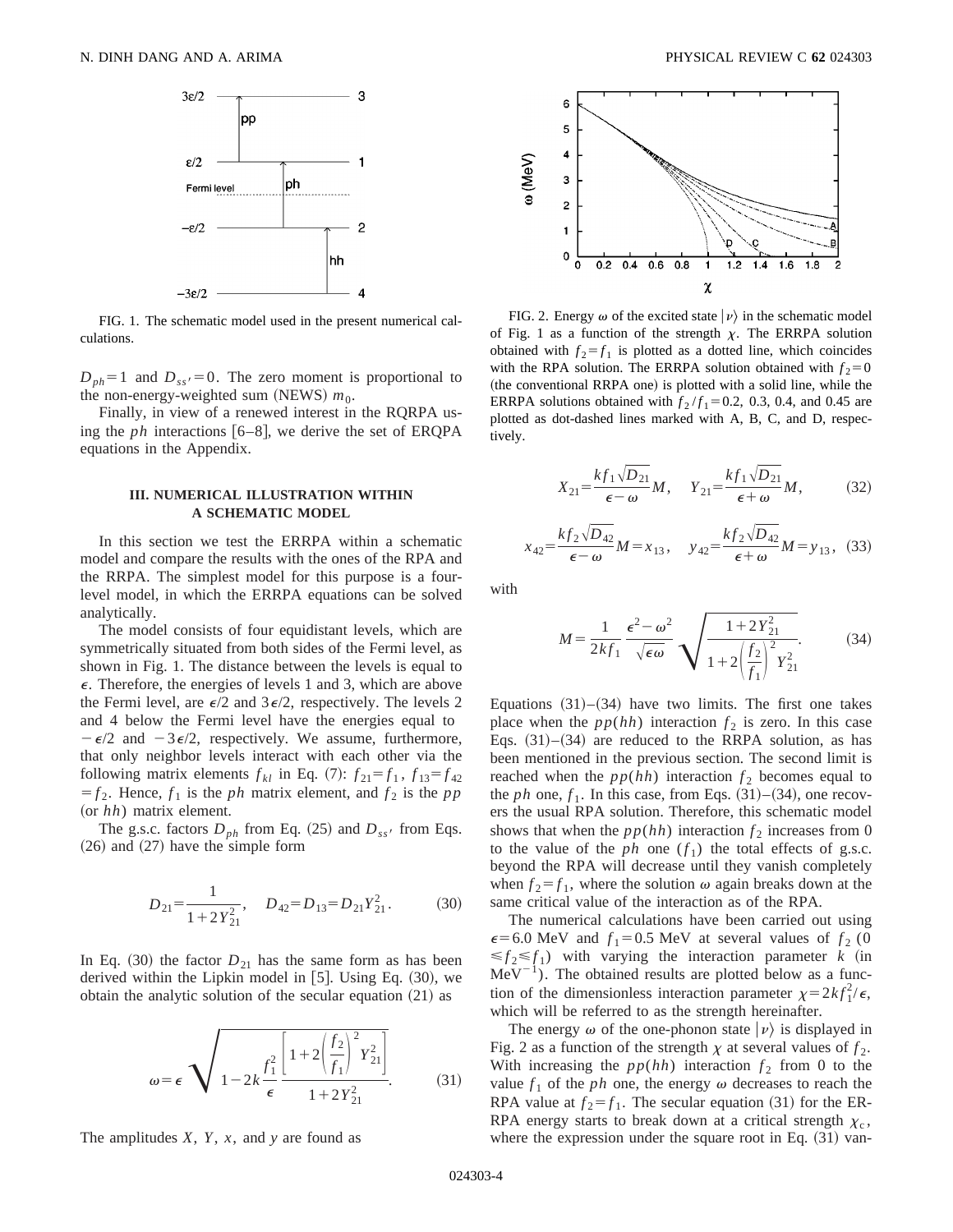

FIG. 3. The g.s.c. factors in the schematic model of Fig. 1 as a function of the strength  $\chi$ . Figure 3(a) displays the *ph* g.s.c. factor  $D_{ph}$ ; Fig. 33(b) shows the *pp*(*hh*) g.s.c. factor  $D_{pp} = D_{hh}$  (b). The notations of the curves are the same as in Fig. 2. The curve marked with E is obtained with  $f_2/f_1 = 0.48$ .

ishes. The value of  $\chi_c$  decreases from  $\infty$  to 1 as increasing  $f_2$ from 0 to  $f_1$ . The value  $\chi_c=1$  is the critical value at which the RPA breaks down. The fact that the ERRPA solution is approaching the RPA one with increasing the *pp*(*hh*) strength means that the total effect of the g.s.c. beyond the RPA on the energy is decreasing to a point where it completely vanishes when  $f_2 = f_1$ . At this point the ERRPA solution is identical to the RRPA one.

Both of the *ph* and *pp*(*hh*) g.s.c. beyond RPA themselves increase with increasing the strength  $\chi$ . This is clearly shown in Fig. 3, where the deviation from 1 of the *ph* g.s.c.  $D_{ph}$  [Fig. 3(a)] and the deviation from 0 of the  $pp(hh)$  factor  $D_{pp} = D_{hh}$  [Fig. 3(b)] become stronger when  $\chi$  and  $f_2$ increase. However, as  $D_{ph}$  decreases while  $D_{pp}$  increases with increasing  $\chi$  and  $f_2$ , a compensation takes place leading to a complete cancellation between the contribution due to the *ph* g.s.c. and the one due to the  $pp(hh)$  g.s.c. at  $f_2$  $=f_1$ , where the RPA solution is restored (dotted curve in Fig.  $2$ ).

The EWS  $m_1$  and NEWS  $m_0$  of strengths of the transition between the ground state  $|0\rangle$  and the excited state  $|\nu\rangle$  are plotted as a function of  $\chi$  at several values of  $f_2$  in Figs. 4(a) and  $4(b)$ , respectively. In the RPA, the EWS is equal to 1.5 MeV<sup>3</sup> independently of the strength  $\chi$  within the whole interval of  $\chi$  where the RPA is valid [dotted curve in Fig.  $4(a)$ ]. The value of  $m_1$  is not conserved in RRPA [solid curve in Fig. 4(a)]. It strongly decreases with increasing  $\chi$ . Including the contribution from *pp* and *hh* g.s.c., the deviation of



FIG. 4. The sums of transition strengths generated by the operator *F* from the ground state  $|0\rangle$  to the excited state  $|v\rangle$  in the schematic model of Fig. 1 as a function of the strength  $\chi$ . Figure  $4(a)$  displays the EWS  $m_1$ ; Fig. 4(b) shows the NEWS  $m_0$ . The notations of the curves are the same as in Fig. 3.

 $m_1$  from the RPA value becomes weaker with increasing  $f_2$ . This is the result of the sum of the products between  $\omega$  (Fig. 2) and  $m_0$  [Fig. 4(b)], which approach the values within the RPA when  $f_2$  is approaching  $f_1$ . As has been discussed above, the ERRPA solution still breaks down but at a value of  $\chi_c$  that is higher than the one in RPA.

Finally, we would like to point out that the ERRPA equations derived in the present work is formally identical to the equations of the finite-temperature RPA  $(FT-RPA)$   $|9,10|$ . The difference is in the physics which make the factors  $D_{ph}$ and  $D_{ss}$  differ from 1 and 0, respectively. Within the FT-RPA, the single-particle occupation numbers  $n_p$  and  $n_h$ , which enter in the definition of  $D_{ph}$  and  $D_{ss}$ , are derived from the Fermi-Dirac statistics after the average over the grand canonical ensemble at a temperature  $T$  (see, e.g., [11]). In  $[9]$ , it has been shown that the EWS of the dipole strength decreases with increasing the temperature when only the contribution from *ph* configurations are taken into account. However, the fulfillment of the TRK sum rule is practically restored after the inclusion of the *pp* and *hh* configurations in the FT-RPA equations along with the *ph* ones.

#### **IV. CONCLUSIONS**

In the present work, we have extended the RRPA to include also the the effects due to the *pp* and *hh* interactions and *pp* and *hh* g.s.c. beyond the RPA along with the *ph* ones. A complete set of nonlinear ERRPA equations have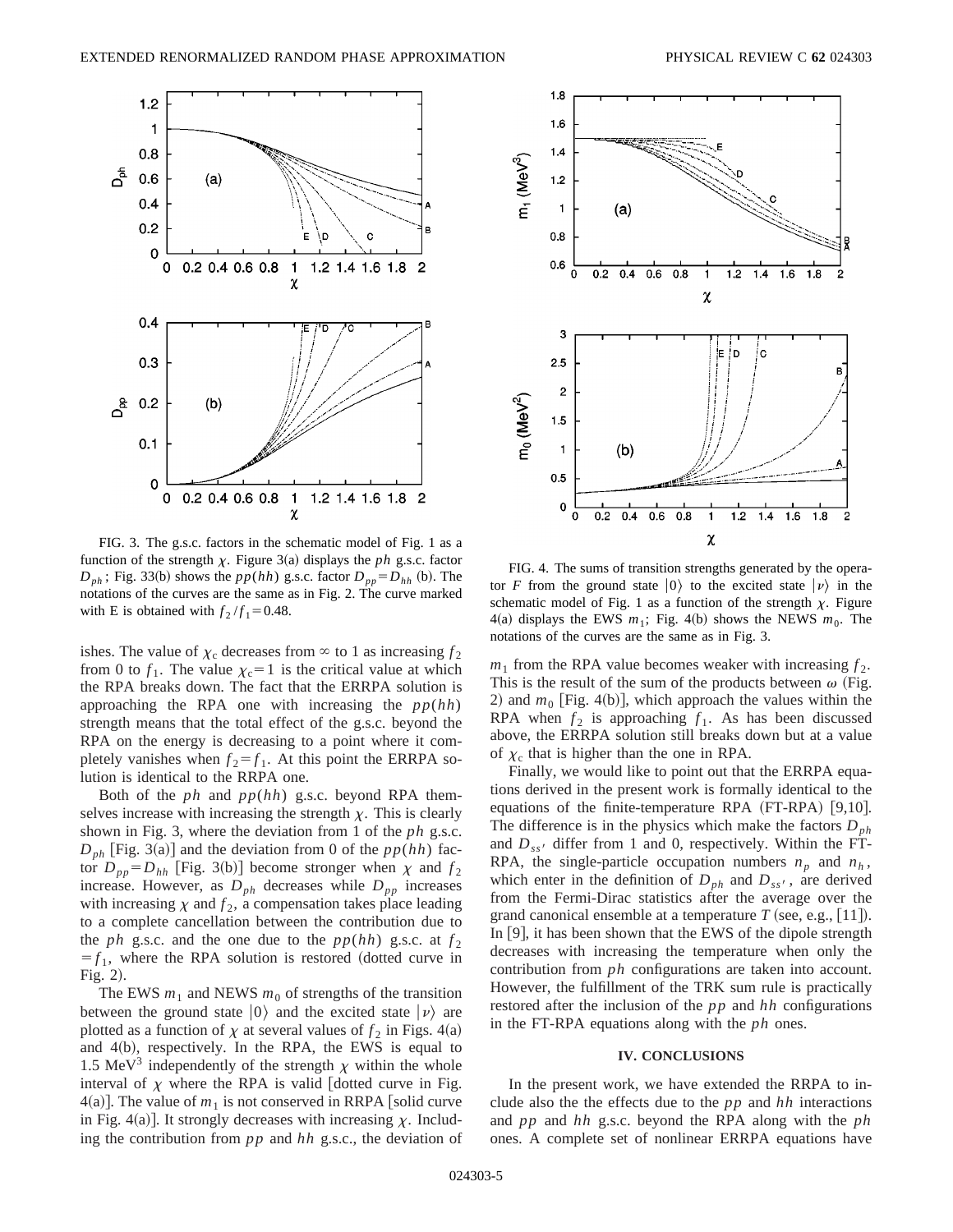been derived using the equation-of-motion method. The formalism has been illustrated by numerical calculations using a schematic four-level model, in which the secular equation for the one-phonon energy has an analytic solution.

The analysis of the numerical calculations show that the contribution of the *pp* and *hh* g.s.c. beyond the RPA to the phonon energy, EWS and NEWS of the electromagnetic transition strengths can be important if the *pp* and *hh* interactions are comparable with the *ph* ones. The increase of the *pp* and *hh* interactions can lead to a partial or complete compensation of the total effect due to g.s.c. beyond RPA. When the *pp* and *hh* interactions are smaller than the *ph* ones, the ERRPA solution breaks down at a critical value of the interaction parameter which is higher than the one in the RPA. The deviation of the EWS sum of strength within the ERRPA from the interaction-independent RPA value is smaller than the one within the RRPA. This deviation also decreases with increasing the *pp* and *hh* interactions.

We conclude that, for the systems where the *pp* and *hh* interactions are not negligible, the *pp* and *hh* g.s.c. must be taken into account. In this case the ERRPA formalism developed here should be used instead of the conventional RRPA.

### **APPENDIX: THE EXTENDED RENORMALIZED QRPA** "**ERQRPA**… **USING PARTICLE-HOLE INTERACTIONS**

As has been discussed in Sec. II, the *pp* and *hh* g.s.c. exist even when the *pp* and *hh* interactions are neglected because the factor  $D_{ss'} = n_{s'} - n_s$  ({ss'} = {pp'} or {*hh'*}) does not vanish. This is, indeed, the case when g.s.c. beyond the QRPA are considered. However, all the studies within the RQRPA have neglected either the so-called scattering terms in the Hamiltonian, which contains the sum of products of two creation-annihilation quasiparticle pairs  $\alpha^{\dagger} \alpha$ , or have just ignored the commutator between these scattering quasiparticle operators. The aim of the present appendix is to derive the set of ERQRPA equations, where the effect of g.s.c. due to these scattering terms is included.

The complete model Hamiltonian under consideration within the QRPA can be written in the form:

$$
H_{\text{QRPA}} = \sum_{jm} E_j \alpha_{jm}^{\dagger} \alpha_{jm} - \frac{1}{2} \sum_{\lambda \mu} k^{(\lambda)} M_{\lambda \mu}^{\dagger} M_{\lambda \mu}.
$$
 (A1)

This is the standard quasiparticle Hamiltonian for the onecomponent system described by the quasiparticle creation  $\alpha^{\dagger}$ and annihilation  $\alpha$  operators and the separable multipole interaction in terms of the multipole operator  $M_{\lambda\mu}$ :

$$
M^{\dagger}_{\lambda\mu} = \frac{(-)^{\lambda-\mu}}{\sqrt{\lambda+\mu}} \sum_{jj'} f_{jj'}^{(\lambda)}
$$
  
 
$$
\times \left\{ \frac{1}{2} u_{jj'}^{(+)} [A^{\dagger}_{\lambda\mu}(jj') + A_{\lambda\mu} (jj')] + v_{jj'}^{(-)} B_{\lambda\mu}(jj') \right\}.
$$
 (A2)

In Eq. (A2)  $f_{jj'}^{(\lambda)} = \langle j' || iR_{\lambda}(r)Y_{\lambda} || j \rangle$  is the single-particle matrix element corresponding to the separable multipole in-

teraction in the *ph* channel;  $u_{jj'}^{(+)} = u_j v_{j'} + u_{j'} v_j$  and  $v_{jj'}^{(-)}$  $= u_j u_j$ ,  $- v_j v_j$  are the combinations of the  $u_j$  and  $v_j$  coefficients of the Bogolyubov transformation, which expresses particles with energies  $\epsilon_s$  in terms of the quasiparticles with energies  $E_i = \sqrt{(\epsilon_i - \epsilon_F)^2 + \Delta^2}$  in a system with a superfluid pairing gap  $\Delta$ . The creation quasiparticle-pair  $A^{\dagger}_{\lambda \mu}(jj')$  and the scattering quasiparticle  $B_{\lambda\mu}(jj')$  operators are defined as

$$
A^{\dagger}_{\lambda\mu}(jj') = \sum_{mm'} \langle jmjm' | \lambda\mu \rangle \alpha^{\dagger}_{jm} \alpha_{j'm'},
$$
  

$$
B_{\lambda\mu}(jj') = -\sum_{mm'} \langle jmjm' | \lambda\mu \rangle \alpha^{\dagger}_{jm} \alpha_{j'\tilde{m}'},
$$
 (A3)

where  $\alpha_{j\tilde{m}} = (-1)^{j-m} \alpha_{jm}$ . If there is no pairing ( $\Delta = 0$ ), we have  $u_p=1$ ,  $u_h=0$ ,  $v_p=0$ , and  $v_h=1$ . Hence, the quasiparticle-pair operators  $A^{\dagger}_{\lambda\mu}(jj')$  and  $A_{\lambda\mu}(jj')$  change to the *ph* pair operators  $B_{ph}^{\dagger}$  and  $B_{ph}$ , while the quasiparticle scattering operators  $B_{\lambda\mu}(jj')$  and  $B_{\lambda\mu}^{\dagger}(jj')$  change to the *pp* and/or *hh* operators  $B_{ss}^{\dagger}$  and  $B_{ss}$ .

We introduce the ERQRPA phonon operator similarly to Eq.  $(2)$ 

$$
Q_{\lambda\mu i}^{\dagger} = \frac{1}{2} \sum_{jj'} \left\{ \frac{1}{\sqrt{D_{jj'}^{A}}} [X_{jj'}^{(\lambda i)} A_{\lambda\mu}^{\dagger}(jj') - Y_{jj'}^{(\lambda i)} A_{\lambda\mu}^{\dagger}(jj')] + \frac{1}{\sqrt{D_{jj'}^{B}}} [X_{jj'}^{(\lambda i)} B_{\lambda\mu}^{\dagger}(jj') - y_{jj'}^{(\lambda i)} B_{\lambda\mu}^{\dagger}(jj')] \right\}, \quad (A4)
$$

and define the ground state  $|0\rangle$  as the vacuum of the phonon operator (A4) as  $Q_{\lambda\mu i}|0\rangle=0$ . Following the same approximation as in Eqs.  $(5)$  and  $(6)$ , we replace the commutators  $[A, A^{\dagger}]$  and  $[B^{\dagger}, B]$  with their expectation values in the ground state as

$$
[A_{\lambda\mu}(jj'), A^{\dagger}_{\lambda'\mu'}(j_1j'_1)]
$$
  
\n
$$
\approx \delta_{\lambda\lambda'}\delta_{\mu\mu'}[\delta_{jj_1}\delta_{j'j'_1} - (-)^{j+j'-\lambda}\delta_{jj'_1}\delta_{j'j_1}]D^A_{jj'},
$$
  
\n(A5)

$$
[B^{\dagger}_{\lambda\mu}(jj'),B_{\lambda'\mu'}(j_1j'_1)] \simeq \delta_{\lambda\lambda'}\delta_{\mu\mu'}\delta_{jj_1}\delta_{j'j'_1}D^B_{jj'}.
$$
 (A6)

The g.s.c. factors  $D_{jj'}^A = 1 - n_j - n_{j'}$  and  $D_{jj'}^B = n_{j'} - n_j$ , where  $n_j = \langle 0 | \alpha_{jm}^{\dagger} \alpha_{jm} | 0 \rangle$  is the quasiparticle occupation number, are evaluated in the same way as in Eqs.  $(25)–(27)$ , namely

$$
D_{jj'}^{A} = 1 - \sum_{\lambda i} \sum_{j''} \{D_{j''j'}^{A} [Y_{j''j'}^{(\lambda i)}]^{2} + D_{jj''}^{A} [Y_{jj''}^{(\lambda i)}]^{2}\}, \quad (A7)
$$
  

$$
D_{jj'}^{B} = \sum_{\lambda i} \sum_{j''} \{D_{j'j''}^{A} [Y_{j'j''}^{(\lambda i)}]^{2} - D_{jj''}^{A} [Y_{jj''}^{(\lambda i)}]^{2}\}. \quad (A8)
$$

The ERQRPA secular equation for the phonon energy has the form